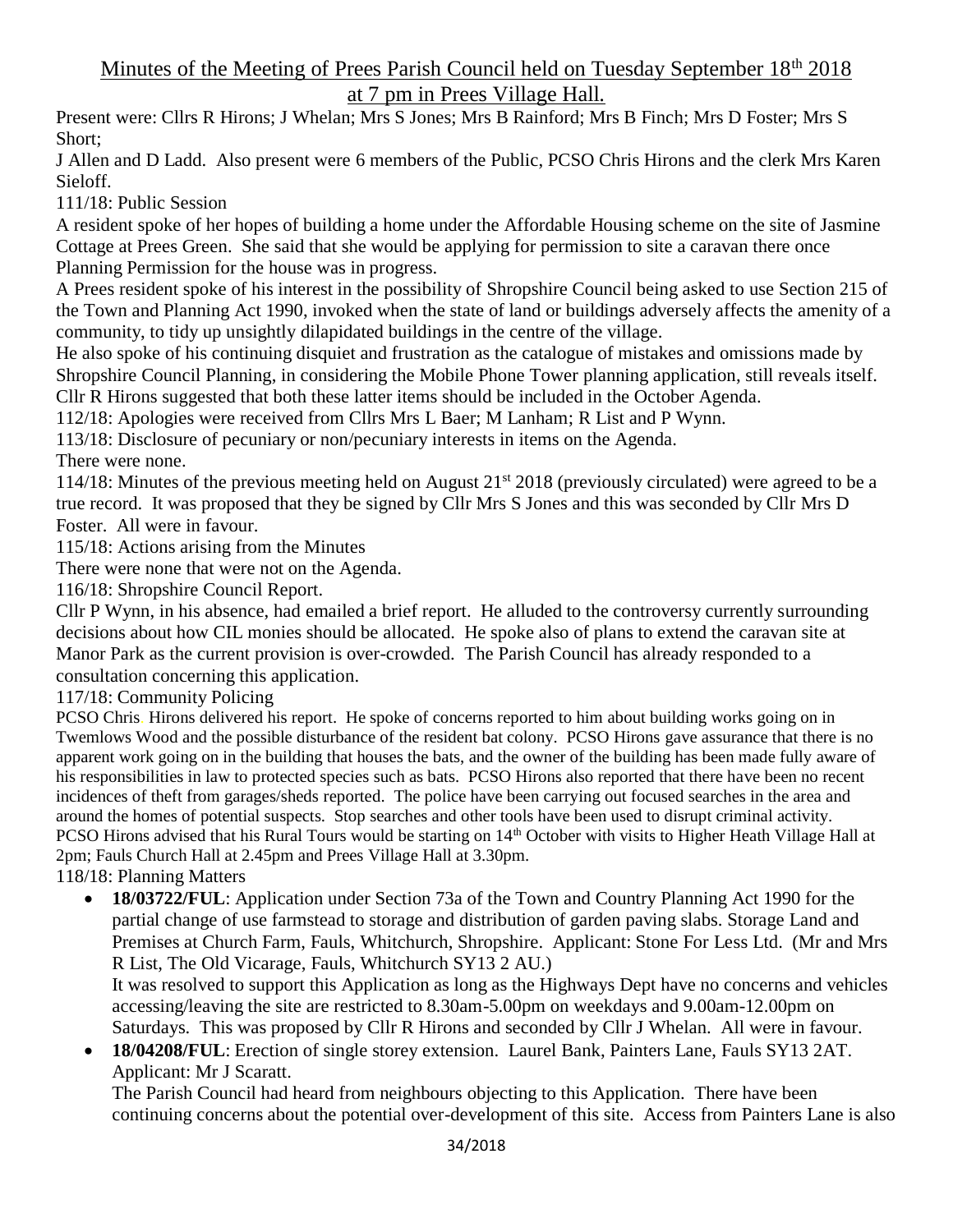judged to be an issue. It was resolved to call an Extraordinary meeting, in Fauls, to discuss this Planning Application. Proposed by Cllr R Hirons and seconded by Cllr Mrs B Rainford. All were in favour. Clerk to enquire about availability of Fauls Church Hall and circulate, and give notice of meeting in usual way.

• **Amendment to 18/03061/FUL**: Erection of four equine workers cottages and associated works following demolition of existing tractor shed. Mickley Stud, Mickley, Tern Hill, Market Drayton, Shropshire. Applicant: Mr Richard Kent. It was decided that this Application would also be considered at the Extraordinary Planning Meeting.

## 119/18: Parish and Parish Council Matters

**Remembrance Services** November 11<sup>th</sup> 2018. Cllr D Foster will lay the wreath for the Parish Council at the Prees service in the morning and Cllr J Allen will lay one at the Fauls service, which this year will commence at 6 pm. The donation to the Poppy Appeal will be £100.00 to include two wreaths, as allowed for in the Budget.

**Battles Over November 11th 2018**. Cllr J Whelan advised that the Beacon would be lighted at 7pm on the grassy area at the Prees Cricket and Recreation Club. Cllr Whelan will organise a socket to hold the stem of the brazier. Cllr R Hirons is to light the Brazier. Mrs Cwredwyn Duncan to be asked to accompany him along with two children from Prees Primary School and two from Lower Heath Primary School. Cllr Mrs S Short will talk to Lower Heath and Cllr Mrs B Finch will speak to Prees Primary School about this.

On the evening there will be access to the Club for refreshments. The event is not religious and is open to all. **Smartwater roll-out.** The Prees Village Hall is booked for Saturday 22<sup>nd</sup> September for the handing-out of the first Smartwater kits. Clerk to enquire about availability of Fauls Church Hall for a similar event there.

**Vehicle Speed Monitor.** Cllr R Hirons asked the clerk to collate information about vehicle speed monitors from other companies: we need to consider at least two other providers to ensure we are getting the best value for money. Clerk was asked to find out which brand(s) of monitor are used by other local councils.

**Road Safety Poster Display.** Cllr R Hirons reported a disappointing response to this event but overall the project had been valuable and successful. Clerk will deliver the posters, shields and banners to the schools this week. Reports have been written and are ready for publication locally. Next year the theme will be another aspect of Staying Safe: perhaps Internet Safety?

**Ex-Military Buildings at Twemlows Wood.** The Planning Department has advised that these buildings can legitimately be used for agriculture or forestry. Cllrs R Hirons and M Lanham are pursuing the route of having the long-used paths formally recognised as Rights of Way. Long use has to be proved and documented. The area was used as Common land at some point. Cllr R Hirons reiterated that members of the Parish Council would be happy to listen to any resident who comes to share their ideas in an appropriate manner.

**Holes in the grass surface at Higher Heath playground**. There is evidence of burrowing, presumably by rabbits, around the equipment. Clerk to consult SALC about recommended methods of control.

**RoSPA Reports:** Cllrs R Hirons and Mrs B Finch will meet together with the clerk to consider the reports on the two playgrounds from RoSPA. Clerk to liaise to fix meeting.

**Apparent changes to the way that CIL funding is administered**. Cllr J Whelan reported on information received from the Chairman at Childs Ercall Parish Council, detailing worrying apparent changes to the way that CIL monies are distributed. It looks as though the 90% of Community Infrastructure Levy which historically went into a pot to fund local infrastructure, and to which parish councils could apply for funding, is now to disappear into a county-wide fund. It appears that this change in policy has been decided with no consultation, and applied retrospectively. It was resolved to write to the Chief Executive of Shropshire Council concerning this matter. Proposed by Clr J Whelan and seconded by Cllr R Hirons. All were in favour. Clerk to draft letter.

**Cyclists' safety at Manor Place.** A response was received from Meres and Mosses advising that they would not consider erecting a barrier to ensure cyclists dismounted when emerging from the path onto the car park. Clerk to write and ask that all occupants of the new houses should be reminded by Meres and Mosses of the need for care when riding bicycles in the vicinity.

**Harven Gardens: overgrown trees**. An email was received from a resident at Harven Gardens requesting that the trees should be pruned as their growth was becoming hazardous. Clerk was asked to write to Shropshire Council to ask them to request Meres and Mosses to attend to this. Clerk also to request that SC prune the blackthorns at the rear of the Village Hall car park in Prees.